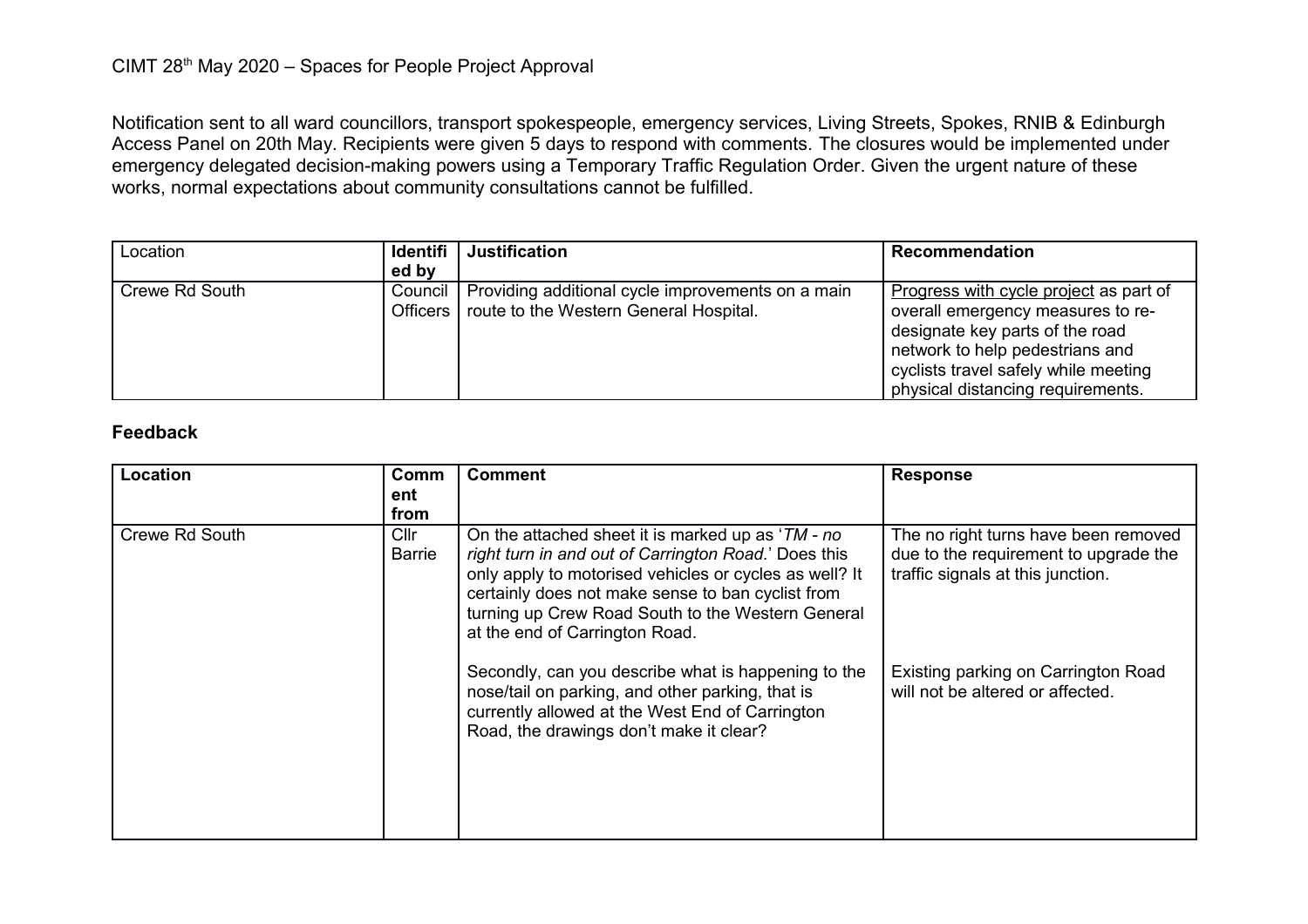| Cllr<br>Osler | I would like to support Cllr Barrie's comments. When<br>we discussed the initial closure of East Fettes Ave all<br>four Ward councillors expressed concern over the<br>lack of safe pavements on Carrington Road, this<br>needs to be addressed as a priority for this plan to<br>work effectively, especially with the schools returning<br>in August.<br>Also, I see that thought has gone into improving the<br>safety of cyclists and pedestrians by banning the right<br>turn onto Carrington Road, I have asked for several<br>years for a filter to be put on that set of lights but I<br>can understand for expediency and cost reasons you<br>have decided to just remove the right turn. A couple<br>of questions, will there be signage at the Comely<br>Bank end of Crewe Road (South) and Carrington<br>Road to inform motorists of this change? Secondly<br>how will it be enforced | Carrington Road will be looked at<br>under a separate package of works for<br>installing temporary measures.<br>The no right turns have been removed<br>due to the requirement to upgrade the<br>traffic signals at this junction. The<br>signals upgrade is part of an existing<br>Active Travel project that is to be<br>delivered at a later date. |
|---------------|---------------------------------------------------------------------------------------------------------------------------------------------------------------------------------------------------------------------------------------------------------------------------------------------------------------------------------------------------------------------------------------------------------------------------------------------------------------------------------------------------------------------------------------------------------------------------------------------------------------------------------------------------------------------------------------------------------------------------------------------------------------------------------------------------------------------------------------------------------------------------------------------------|-------------------------------------------------------------------------------------------------------------------------------------------------------------------------------------------------------------------------------------------------------------------------------------------------------------------------------------------------------|
| Cllr<br>Whyte | I support the general principle of improved cycling<br>facilities on Crewe Road South. However, this does<br>not address the safety issue a t Crewe Toll<br>roundabout which your email says is the clear<br>intention of the measure. Please explain what other<br>measures could be installed to address this. Please<br>also indicate what measures can be done to improve<br>matters on Carrington Road as has been a long<br>awaited permanent active travel request?                                                                                                                                                                                                                                                                                                                                                                                                                        | A permanent solution for Crewe Toll<br>roundabout will be developed by Active<br>Travel in the future.<br>Carrington Road will be looked at<br>under a separate package of works for<br>installing temporary measures.                                                                                                                                |
|               | I do also have some concerns about the proposed<br>layout. I believe the traffic islands proposed with<br>cycle space out to the island are of a type that can<br>cause confusion for both cyclists and drivers who are<br>unused to them. These can cause conflict and I<br>would like to see an assessment to ensure they do<br>not create a danger of collisions. The road is<br>generally quite wide so I cannot see why the<br>dedicated lane for cyclists cannot pass through these<br>islands.                                                                                                                                                                                                                                                                                                                                                                                             | At the traffic islands there are large<br>cycle logos to indicate the cyclist has<br>priority. This is a safer option as it<br>forces drivers to slow down and give<br>way to cyclists and reduces the risk of<br>close passes.                                                                                                                       |
|               | My second concern is with the proposal to ban right                                                                                                                                                                                                                                                                                                                                                                                                                                                                                                                                                                                                                                                                                                                                                                                                                                               | The no right turns have been removed                                                                                                                                                                                                                                                                                                                  |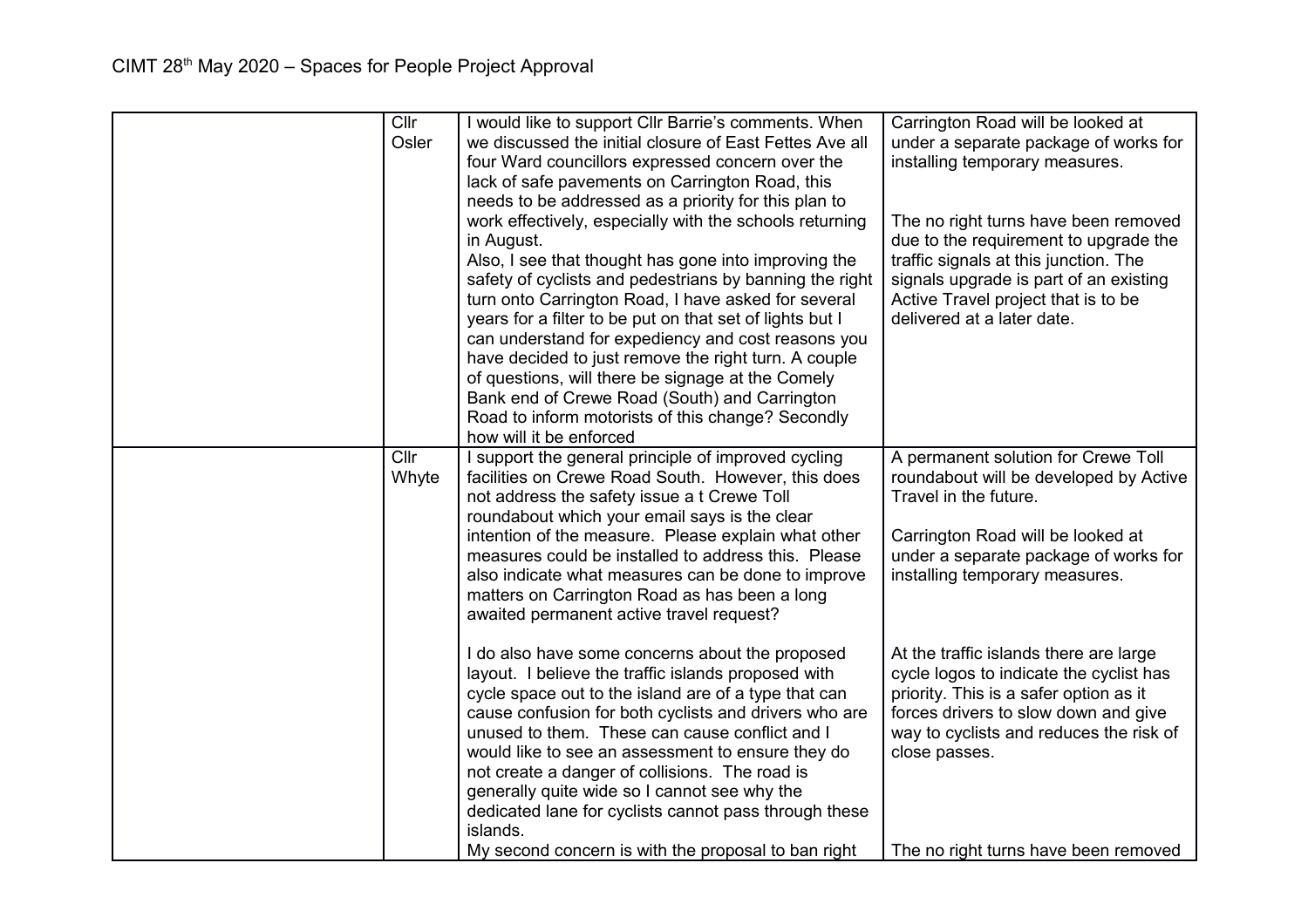|                       |                                  | turns in and out of Carrington Road. This will create<br>long diversions for users of this route – especially<br>locals accessing home - and will add to already<br>heavy traffic past residential properties further up<br>Crewe Road South and potentially create even more<br>congestion in Stockbridge. It should not be included<br>in the proposal.                                                                                                                       | due to the requirement to upgrade the<br>traffic signals at this junction. The<br>signals upgrade is part of an existing<br>Active Travel project that is to be<br>delivered at a later date.                                                                                                                                         |
|-----------------------|----------------------------------|---------------------------------------------------------------------------------------------------------------------------------------------------------------------------------------------------------------------------------------------------------------------------------------------------------------------------------------------------------------------------------------------------------------------------------------------------------------------------------|---------------------------------------------------------------------------------------------------------------------------------------------------------------------------------------------------------------------------------------------------------------------------------------------------------------------------------------|
|                       | Cllr<br>Mitchell                 | Could you please confirm the installation? Is it a<br>painted cycleway? Or will there be physical<br>interventions to segregate the cycleway from the<br>main carriageway?<br>As well, could I please have some information<br>regarding the reasons for no turning into Carrington<br>Road?                                                                                                                                                                                    | The cycle lane will be line markings<br>only due to limited available<br>carriageway widths.<br>The no right turns have been removed<br>due to the requirement to upgrade the<br>traffic signals at this junction. The<br>signals upgrade is part of an existing<br>Active Travel project that is to be<br>delivered at a later date. |
|                       | Cllr<br><b>Miller</b>            | I think this is a very sensible scheme and fully<br>support it. I would like to add that this should not be<br>only marked out in paint on the road, and that it<br>should have traffic posts to protect the lane.                                                                                                                                                                                                                                                              | The cycle lane will be line markings<br>only due to limited available<br>carriageway widths.                                                                                                                                                                                                                                          |
| <b>Crewe Rd South</b> | Edinbur<br>gh<br>Access<br>Panel | What are the reasons for removing the existing<br>pedestrian guard rails?                                                                                                                                                                                                                                                                                                                                                                                                       | It is council policy to remove<br>unnecessary guardrail. Removing<br>street clutter provides additional space<br>for pedestrians.                                                                                                                                                                                                     |
|                       |                                  | We are surprised and disappointed that the cycle<br>lanes shown are not segregated. We note the use of<br>segregation in the Old Dalkieth Road proposals and<br>also here is clearly suggested by Cllr Macinnes's<br>Evening News article.<br>We recognise that extra road space is required for<br>safe passing by pedestrians, but the result is to push<br>cyclists harder against the busy traffic lane. Traffic in<br>that lane will commonly press-on past (ie closepass) | The cycle lane will be line markings<br>only due to limited available                                                                                                                                                                                                                                                                 |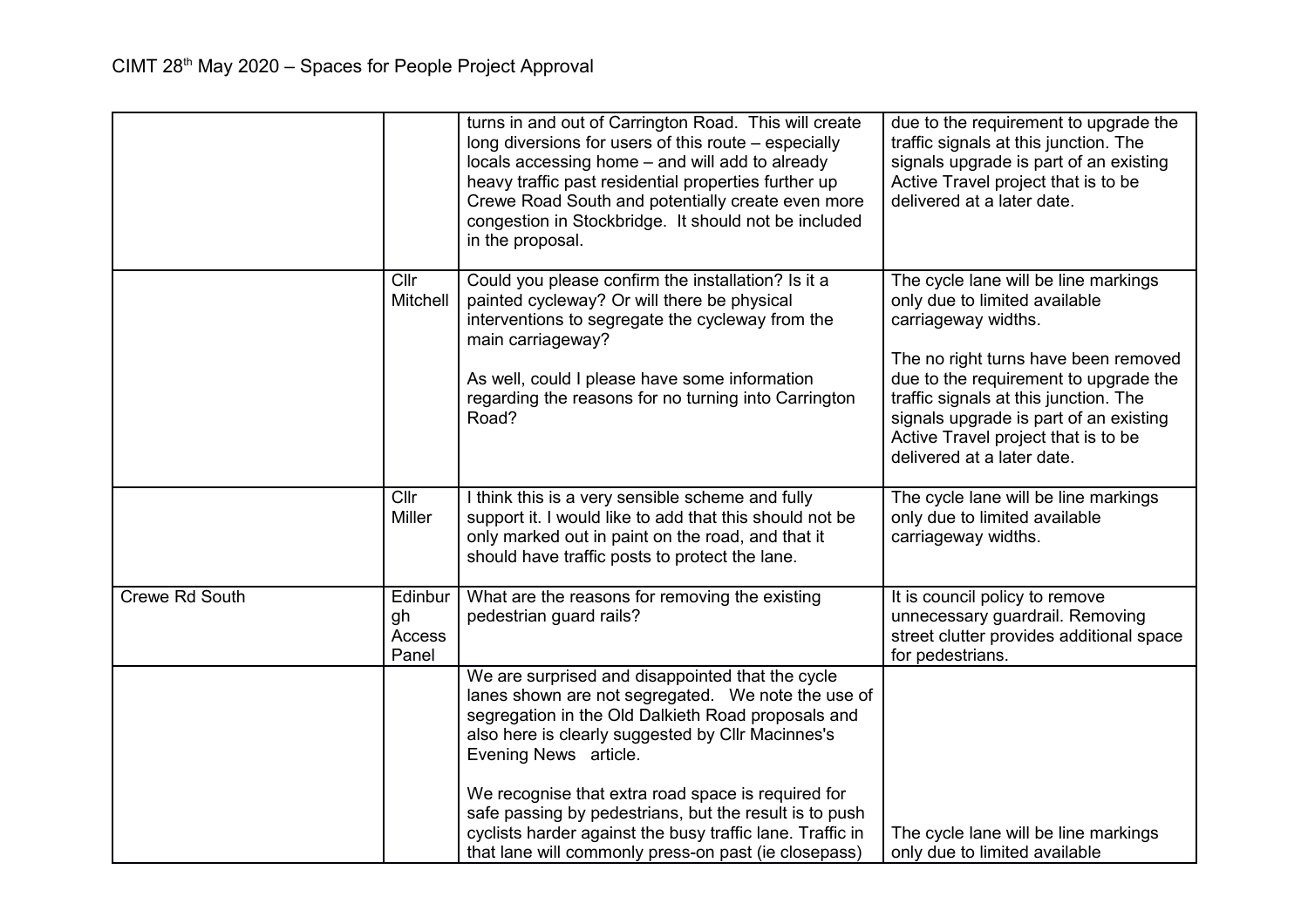| a cyclist in the painted cycle lane, especially if there is<br>oncoming traffic; which is why segregation protection<br>is required.<br>We do, however, welcome the helpful use of<br>segregation within the WGH on Porterfield Road, to<br>keep taxis out of the cycle lane and the short section<br>at the Carrington Road junction. Will the posts there<br>be on a 500mm wide kerbed island, as at Leith Walk?<br>1.4 We, therefore, strongly recommend barrier<br>segregation at this stage. Both for the reasons of                                                                                                                                                                    | carriageway widths.                                                                                                                                                                           |
|----------------------------------------------------------------------------------------------------------------------------------------------------------------------------------------------------------------------------------------------------------------------------------------------------------------------------------------------------------------------------------------------------------------------------------------------------------------------------------------------------------------------------------------------------------------------------------------------------------------------------------------------------------------------------------------------|-----------------------------------------------------------------------------------------------------------------------------------------------------------------------------------------------|
| cyclist safety mentioned above and because these<br>interventions will be most successful in achieving<br>modal shift if they are high profile,<br>However, if implementing segregation in first roll-out<br>would delay the scheme, then it should go ahead in<br>its current form initially and be kept under review.                                                                                                                                                                                                                                                                                                                                                                      |                                                                                                                                                                                               |
| Carrington Road junction. We note that this part of<br>the proposal is still under development and without<br>knowing more detail it is currently difficult to make<br>specific comments.                                                                                                                                                                                                                                                                                                                                                                                                                                                                                                    | The no right turns have been removed                                                                                                                                                          |
| We are unclear as to possible requirement to ban the<br>right turn from Carrington Road and whether that ban<br>includes cycles. We consider it essential that right<br>turns for cyclists still be permitted from Carrington<br>Road, as it is a major cycling approach route to the<br>Western General Hospital (WGH) from the east,<br>including via Inverleith Park. We would prefer that<br>cyclists can make the turn without resort to a 2-stage<br>right turn. However, if the design is for a 2-stage turn,<br>the boxes need to be of sufficient size. In either case<br>the specification should include the signals giving<br>advanced release to cyclists and a generously long | due to the requirement to upgrade the<br>traffic signals at this junction. The<br>signals upgrade is part of an existing<br>Active Travel project that is to be<br>delivered at a later date. |
| lead-in lane to the ASL.                                                                                                                                                                                                                                                                                                                                                                                                                                                                                                                                                                                                                                                                     | Carrington Road will be looked at<br>under a separate package of works for                                                                                                                    |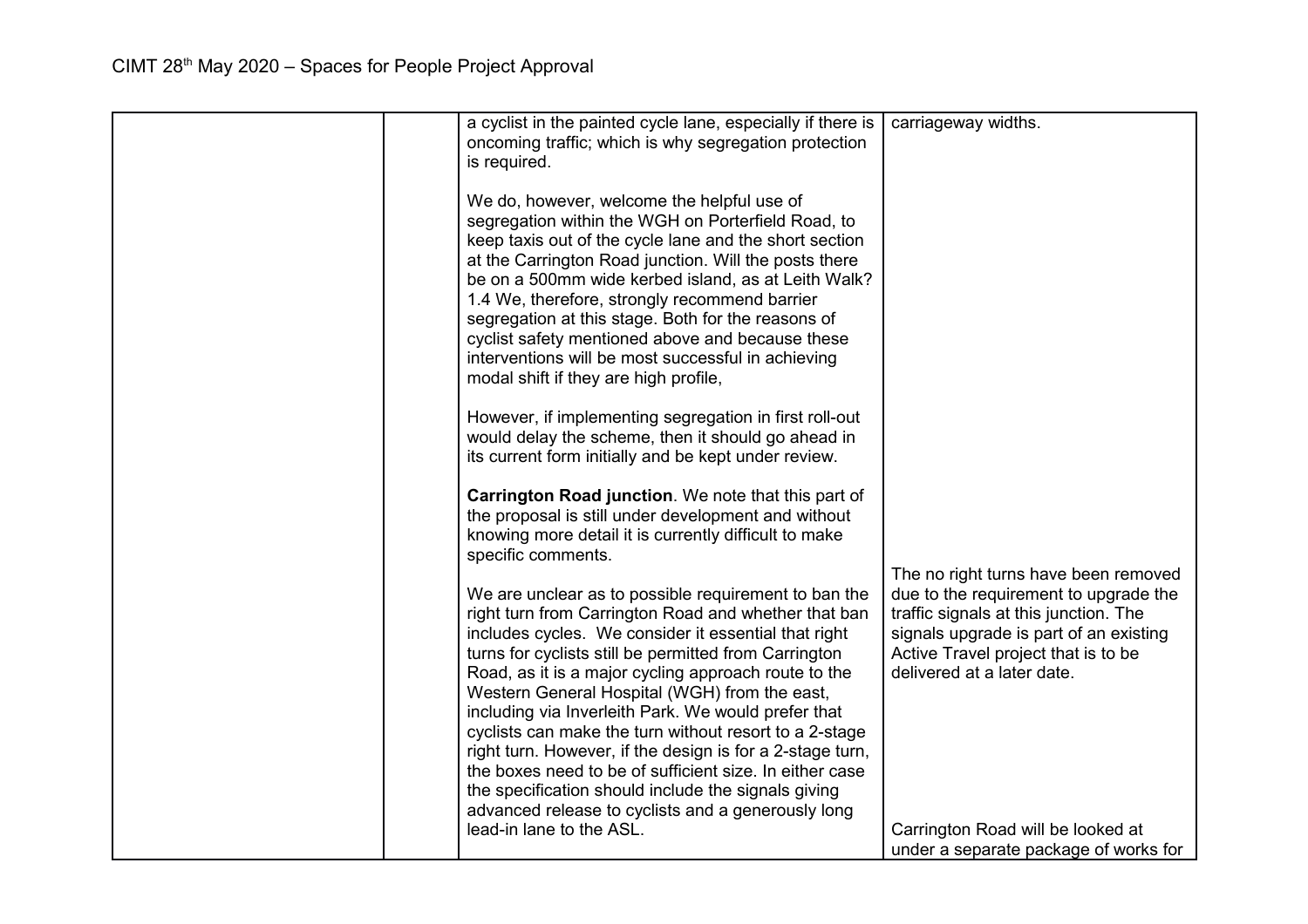|        | Carrington Road is problematic for cycling, because<br>of the end-on parking and we ask that you give<br>consideration to an early follow-on intervention there<br>to create a segregated cycle route along it to<br>Inverleith Park. We see that Cllr Osler has recently<br>Tweeted about this                                                                                                                                                                                                | installing temporary measures.<br>The comments have been noted and |
|--------|------------------------------------------------------------------------------------------------------------------------------------------------------------------------------------------------------------------------------------------------------------------------------------------------------------------------------------------------------------------------------------------------------------------------------------------------------------------------------------------------|--------------------------------------------------------------------|
|        | We have concerns about cyclist safety at the crossing<br>islands. It is important that the design and the<br>signage actively discourage attempted overtaking at<br>these pinch points. The dashed lines going diagonally<br>up to the island doesn't seem as clear a solution as                                                                                                                                                                                                              | the design will be amended.                                        |
|        | the East Lothian approach of widening the cycle lane<br>rather than connecting it. The diagonal lines could<br>usefully also start earlier and lengthen the central<br>lines as per East Lothian                                                                                                                                                                                                                                                                                               | Suggestions have been noted for<br>delivering at a later date.     |
|        | Whilst these proposals will benefit commuter cyclists<br>on Crewe Road South, they do nothing to help them<br>to safely get on at either end, where there very<br>cycling-unfriendly roundabouts. We ask that you give<br>serious consideration to addressing this in an early<br>follow-on intervention, without which the full potential<br>of this scheme will not be realised.                                                                                                             |                                                                    |
| Public | Do not see the point in this at all. What evidence is<br>there that this is a risk, danger or otherwise during<br>covid 19? If the current working measures continue,<br>then traffic will remain moderate at worst. If lockdown<br>is relaxed we are back to where we were in January.<br>What is proposed is more likely to see pedestrians<br>being knocked down by bikes.<br>I cycle On the roads without issue just now and there<br>are cycle paths. Tell the council to stop wasting my |                                                                    |
|        | money please                                                                                                                                                                                                                                                                                                                                                                                                                                                                                   |                                                                    |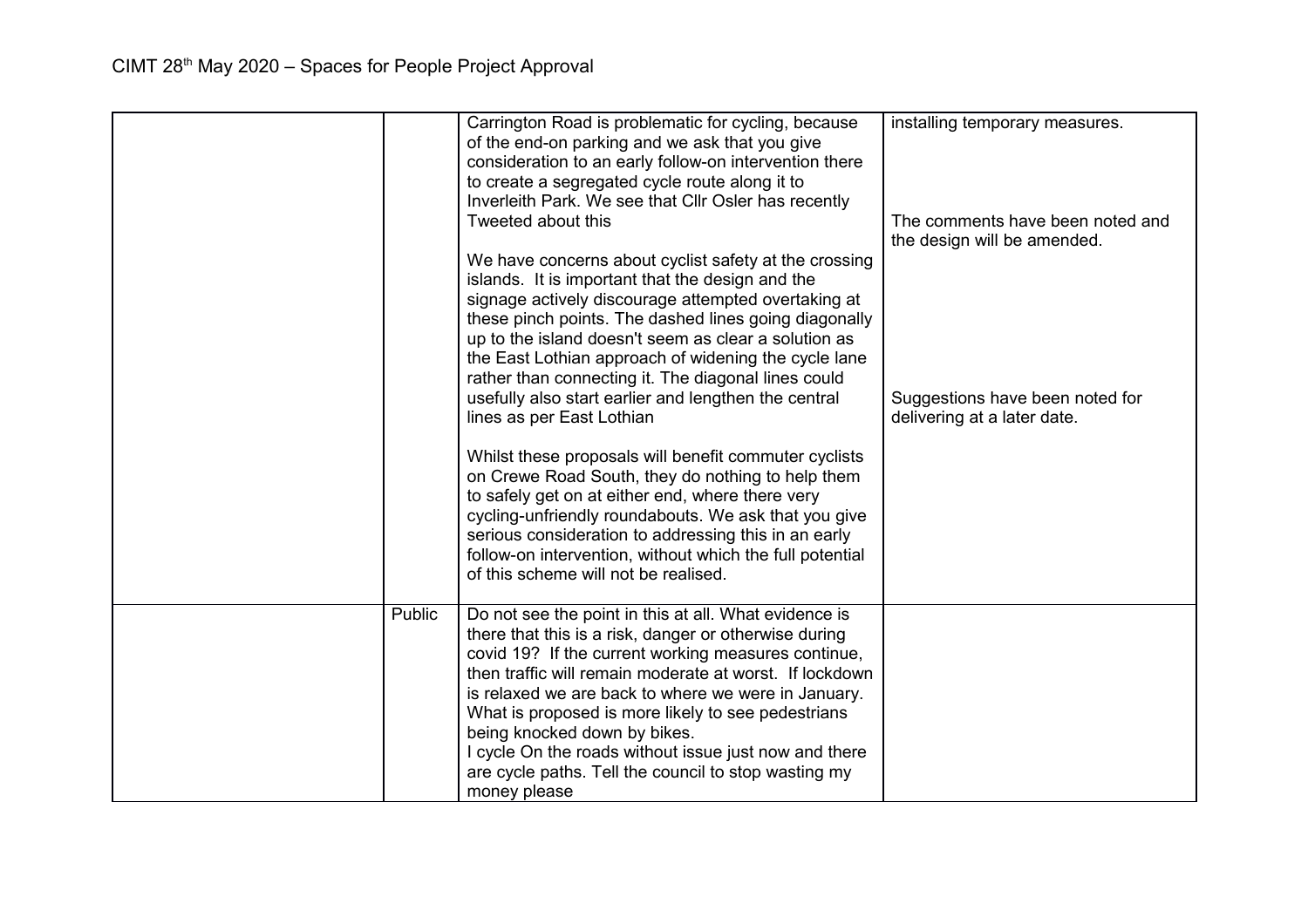| Location          | Justification                                                                                                            | <b>Recommendation</b>                                                                                                                                                                          |
|-------------------|--------------------------------------------------------------------------------------------------------------------------|------------------------------------------------------------------------------------------------------------------------------------------------------------------------------------------------|
| Old Dalkeith Road | Providing protected cycle lanes to improve access to Edinburgh Progress with segregated cycle project<br>Royal Infirmary | as part of overall emergency measures<br>to re-designate key parts of the road<br>network to help pedestrians and<br>cyclists travel safely while meeting<br>physical distancing requirements. |

## **Feedback**

| <b>Location</b>   | <b>Comment</b>                                                                                                              | <b>Response</b>                                                                                                                                                                                                                                                                                                           |
|-------------------|-----------------------------------------------------------------------------------------------------------------------------|---------------------------------------------------------------------------------------------------------------------------------------------------------------------------------------------------------------------------------------------------------------------------------------------------------------------------|
| Old Dalkeith Road | Concerns raised around the distance and integration of cyclists                                                             | There is an existing cycle lane which                                                                                                                                                                                                                                                                                     |
|                   | and traffic at the Cameron Toll roundabout. Inexperienced                                                                   | cuts right across the middle of                                                                                                                                                                                                                                                                                           |
|                   | cyclists may struggle to cross over 3 lanes of traffic to turn right.                                                       | Cameron Toll roundabout for cyclists.<br>It is accessed by a dropped kerb on<br>Old Dalkeith Road and toucan<br>crossings to get on and off the<br>roundabout.                                                                                                                                                            |
|                   | Concerns raised about the bus stop being directly opposite the                                                              |                                                                                                                                                                                                                                                                                                                           |
|                   | junctions of Craigmillar Castle Road. Can it be relocated?                                                                  | The bus stop opposite Craigmillar<br>Castle Road has been in the same<br>position – we will carry out further<br>review and this can be amended a<br>later date.                                                                                                                                                          |
|                   | Does there need to be a right turn lane so that cycle                                                                       |                                                                                                                                                                                                                                                                                                                           |
|                   | segregation could be continued to stop vehicles from entering<br>the cycle lane when trying to pass vehicles turning right? | I considered removing the right turn<br>lane into CCR but decided against<br>because its a blue light route close to<br>ERI and cars waiting to turn right may<br>hold up blue light vehicles. Regular<br>vehicles should also be able to stay in<br>lane when passing right turners<br>therefore not affecting cyclists, |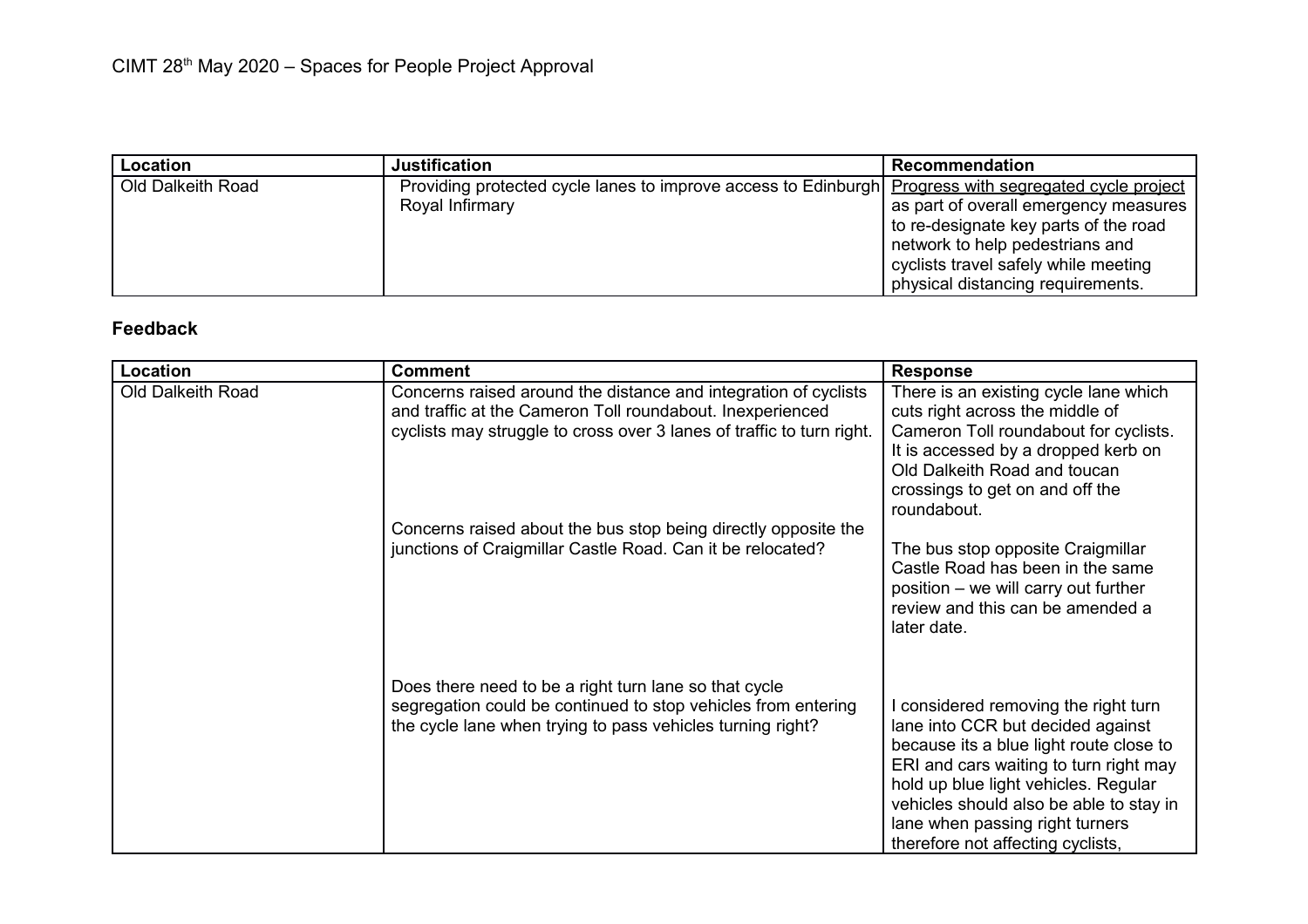|                   | Concerns about the cycle posts ending so far away from the<br>junction of Craigmillar Castle Road.                                                                                                                                                                                                                                                                                                                                                                                                                                                                                                         | Lane width restrictions                                                                                                                                                                                                                                                                                                                                                                                                              |
|-------------------|------------------------------------------------------------------------------------------------------------------------------------------------------------------------------------------------------------------------------------------------------------------------------------------------------------------------------------------------------------------------------------------------------------------------------------------------------------------------------------------------------------------------------------------------------------------------------------------------------------|--------------------------------------------------------------------------------------------------------------------------------------------------------------------------------------------------------------------------------------------------------------------------------------------------------------------------------------------------------------------------------------------------------------------------------------|
| Old Dalkeith Road | We wish to stress that we want absolutely no delays to what is<br>a very important scheme. We have a number of suggestions,<br>which we hope can be incorporated without delaying<br>implementation. However, if any would delay the scheme then it<br>should go ahead anyway and hopefully our suggestions can be<br>retained for later consideration and in the light of experience.                                                                                                                                                                                                                     | The current proposals are only for Old<br>Dalkeith Road but we are looking at<br>extending the scheme to the Ferniehill<br>junction and plan to contact Midlothian<br>about our proposals under a separate<br>phase.                                                                                                                                                                                                                 |
|                   | Firstly, we hope that separate projects are also being<br>planned to extend the route north on the Minto Street<br>and Dalkeith Road corridors, and south on Old Dalkeith<br>Road as far The Wisp (and further, with Midlothian<br>Council's cooperation).<br>Segregation in the current project could extend further<br>south to the Little France Crescent junction.                                                                                                                                                                                                                                     | The carriageway widths, bus stops,<br>junctions and the requirement for the<br>right turn lane into Craigmillar Castle<br>Road, mean that extending the<br>segregation all the way to Little France<br>Crescent is not possible. we will carry<br>out further review and this can be<br>amended a later date.                                                                                                                        |
|                   | The area around the Craigmillar Castle Road junction<br>has a particularly poor safety record, and we think it<br>could use a bit more attention.<br>1. The northbound, uphill section of Old Dalkeith<br>Road near Craigmillar Castle Road is a<br>blackspot for close passes, and more<br>segregation here would be very helpful (leaving<br>only a gap for the bus stop).<br>2. The right turn filter lane could be removed to<br>provide space for a wider northbound<br>segregated cycle lane.<br>3. Right turns into Craigmillar Castle Road could be<br>banned, or the road closed altogether (with | As above, the lane widths do not allow<br>for segregation due to the possibility of<br>large vehicles passing right turners.<br>The right turn lane into CCR is the<br>reason for this, but we feel its<br>important to retain this to avoid<br>queueing so close to the ERI as its an<br>Emergency service route.<br>Important to keep Craigmillar Castle<br>open for emergency services.<br>Alternative options can be reviewed at |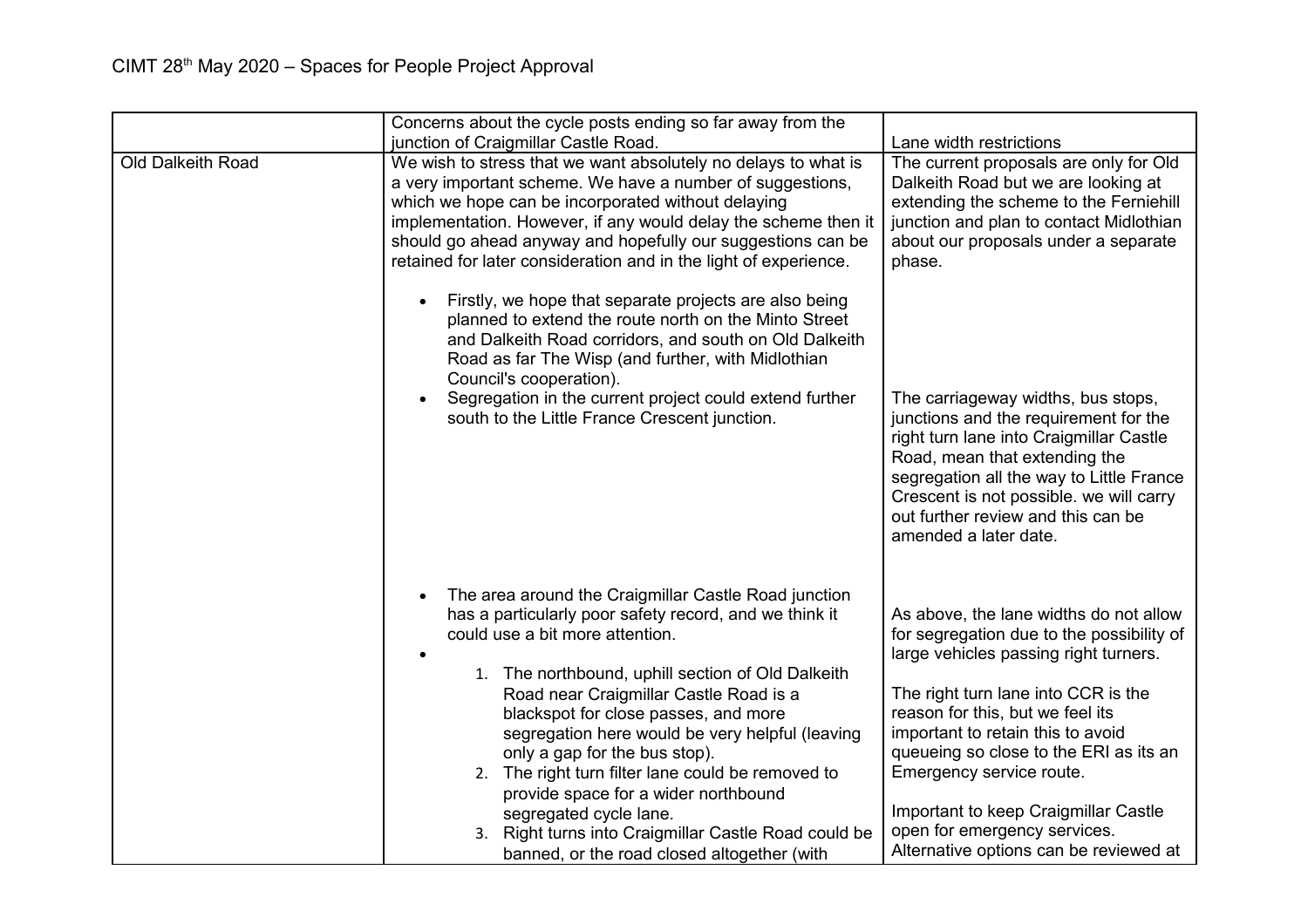| exceptions for cyclists and emergency services).<br>4. Southbound segregation should be extended<br>closer to the junction.<br>5. We support the new island at the junction.<br>Further radii tightening, to slow turning traffic,<br>may be possible with planters or bollards.<br>6. Signage to remind motorists to slow right down<br>and give way.                                                                                                                                                                                                                  | a later date.<br>The lane widths do not allow for<br>segregation due to the possibility of<br>large vehicles passing right turners<br>Additions Line markings can be<br>considered to tighten the radius.<br>Limited space to locate signage.                                                                                                                                                   |
|-------------------------------------------------------------------------------------------------------------------------------------------------------------------------------------------------------------------------------------------------------------------------------------------------------------------------------------------------------------------------------------------------------------------------------------------------------------------------------------------------------------------------------------------------------------------------|-------------------------------------------------------------------------------------------------------------------------------------------------------------------------------------------------------------------------------------------------------------------------------------------------------------------------------------------------------------------------------------------------|
| If patching is carried out as suggested south of<br>Craigmillar Castle Road, then please also consider the<br>section between Kingston Avenue and Craigmillar<br>Castle Road.<br>It's not completely obvious why there're such a big gaps<br>in segregation outside and opposite 128-140 Old<br>Dalkeith Road and outside 21-23 Old Dalkeith Road. If<br>possible, the segregation should be continued here. The<br>crash barriers near 23 Old Dalkeith Road should also be<br>removed.                                                                                 | Patching has been carried out<br>between ERI and Kingston Avenue in<br>advance of this project being issued<br>for notification.<br>Other gaps in the segregation are for<br>vehicular access (driveways and side<br>roads) and at crossing points                                                                                                                                              |
| We are very pleased that chicanes will be replaced with<br>bollards. The gap between bollards should be 1.5m.<br>We realise that there are space constraints, particularly<br>near bus stops but, if at all possible, segregation should<br>carry on right up to traffic islands (such as near<br>Cameron Toll Gardens junction). If this isn't possible,<br>please consider widening the cycle lane, in a similar<br>fashion to the cycle lanes at pinch points on Linkfield<br>Road in Musselburgh.<br>We support all suggestions of further parking<br>restrictions. | Wil consider extending the segregation<br>further north. It was stopped to allow<br>cyclists to get into the right hand lane<br>but wider gaps will assist merging.<br>Similarly with extending the ASL<br>further south but need to check lane<br>widths and if it requires the removal of<br>a lane then this will need to be<br>considered with the space available for<br>drivers to merge. |